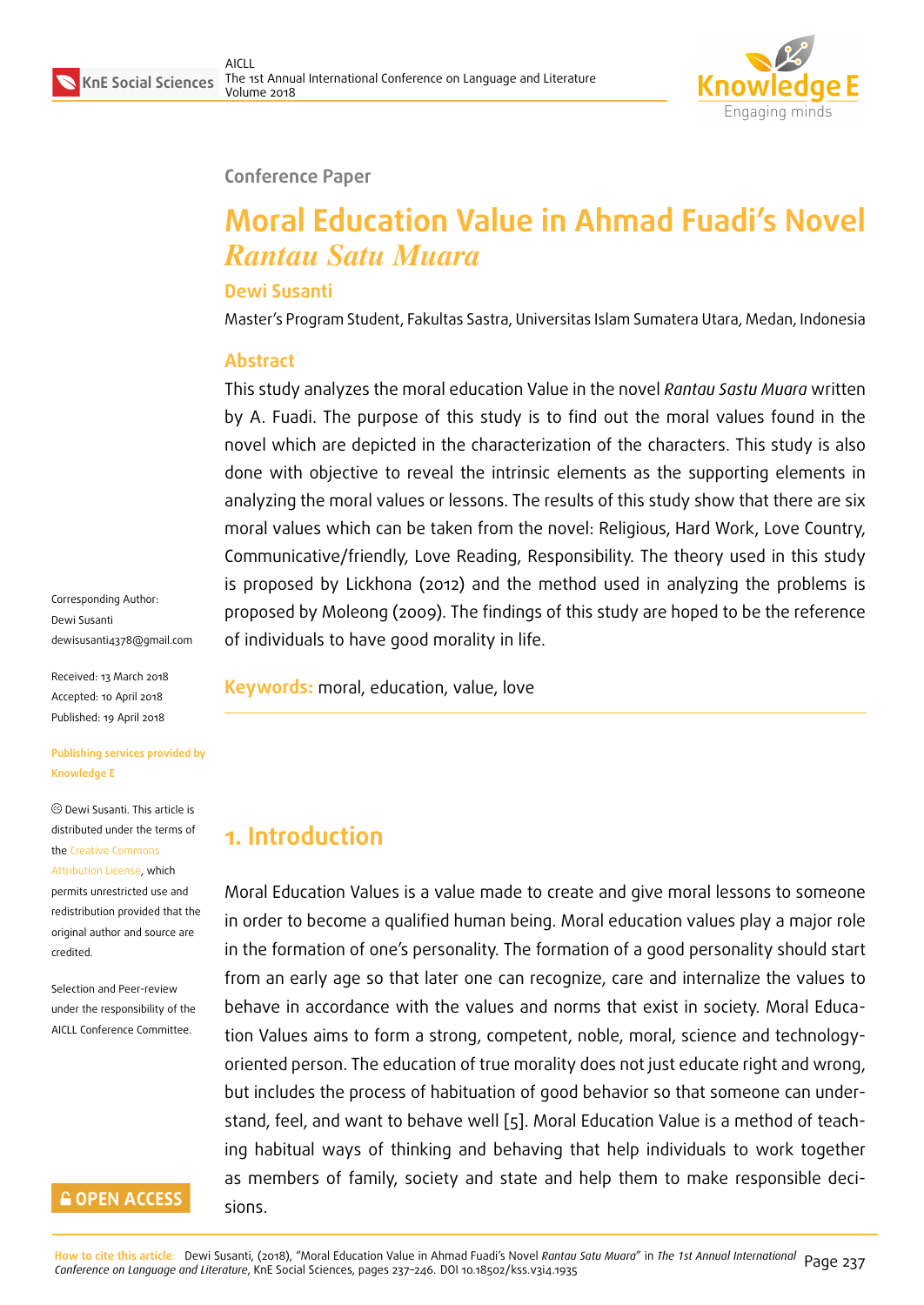**KnE Social Sciences**



The strengthening of moral education value in the present context is very relevant to overcome the current moral crisis in our country. The crisis, among others, in the form of increasing promiscuity, the rise of violence of children and adolescents, crime against friends, theft of teenagers, cheating habits, drug abuse, poultry, and the destruction of property of others has become a social problem that until now cannot solved completely, therefore the importance of moral education.

According to Lickona (2012), moral education value relates to moral concepts (moral knowing), moral attitude (moral felling), and moral behavior (moral behavior). Based on these three components it can be stated that the good moral is supported by knowledge of goodness, the desire to do good, and do good deeds. The chart below is the third linked frame of mind. This opinion is the basis of the reason why this analysis of moral education value is carried out.

Another reason is that the problems in this research are the values of moral education in Ahmad Fuadi's novel *Rantau Satu Muara*. We often encounter in our environment that many people acts contrary to moral education values, such as juvenile delinquency, ditching school, and still many actions that are done away from the values of moral education. The phenomenon shows that the low value of the existing moral education values found in society, especially in the school ages.

In the current era of globalization, education can be obtained widely one of them is by reading novels. The novel is a fictional literary work written normatively in the form of stories. Reading the novel readers can indirectly feel, experience, the various problems that exists in the novel and also can take advantages values from every sentence written from the novel.

According to Elmustian (2004) the novel is a work of literature that tells of an extraordinary event of the story character, where the incident caused an inner turmoil that changed the fate of his character journey. Elmustian (2004) concludes that the novel is a fictional story depicting a remarkable event of the life of a story-teller who created a crisis and an inner turmoil that changed his destiny.

In this study, researchers examine the values of moral education in novel *Rantau Satu Muara* by Ahmad Fuadi. The values related to religious, hardwork, love country, and communicative/friendly. This novel can be used as a guide for parents, teachers, and educators in growing and instilling the values of moral education for children. Therefore, the purpose of this study is to describe the values of moral education depicted in the novel. The purposes of the study are to reveal the moral education values found in the novel and to describe how the moral education values depicted in the novel.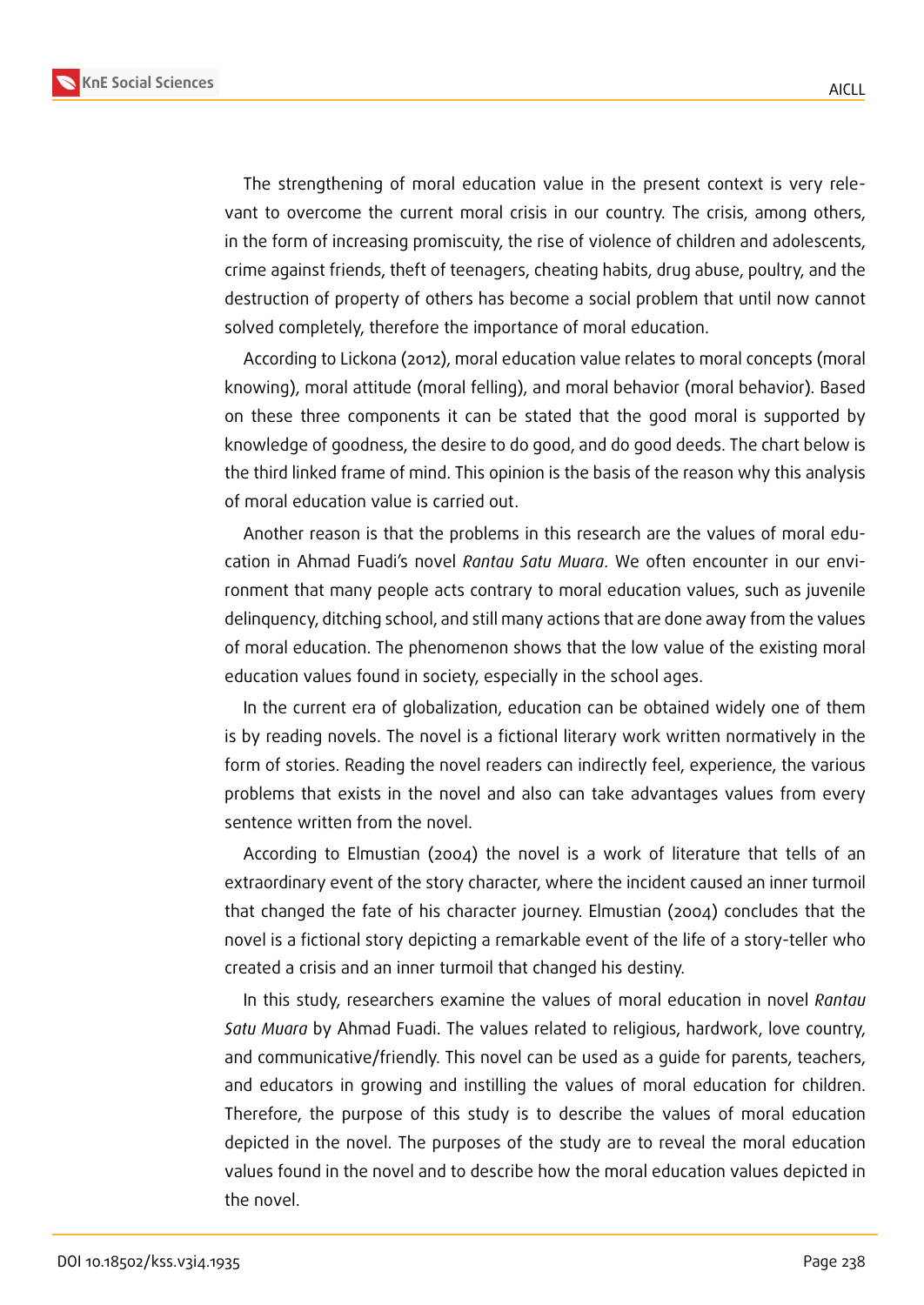

## **2. Literature Review**

### **2.1. Moral education value**

According to Lickhona (2012) value is something that gives meaning to life, which gives a reference, starting point, and purpose of life. Value is something that is upheld, which can color and animate the action, the value is always about the mindset and action so there is a very close relationship between values and ethics.

According to Adisusilo (2012) values or moral education or character is not enough just to know or understand the values or morals without implementing it, will only produce the smart, but immoral. According to him education will be very useful if proceeded at the stage of moral filling.

In this case, there are six aspects of emotion that must be felt by a person to become a moral person or character, that is conscience, self esteem, empathy, loving the truth, self control (self-control), and humility.

Moral education includes and complements a broad range of educational approaches such as whole child education, service learning, social-emotional learning, and civic education. All share a commitment to helping young people become responsible, caring, and contributing citizens (Adisusilo, 2012: 56).

Moral education is not new and it is something we can all agree on. It was an important objective for public schools and today it is mandated or encouraged in most schools. The current movement is simply a reminder of education's long history of stressing shared values and character.

## **2.2. Values of moral education in literary works**

Lickona (2012: 79) defines moral education as a genuine effort to help one understand, care, and act with the core foundations of ethical values. He also identifies eighteen moral values derived from religion, *Pancasila*, culture, and national education goals, namely (1) religious, (2) honest, (3) tolerance, (4) discipline, (5) (10) the spirit of nationalism, (11) the love of the homeland, (12) appreciate achievement, (13) friendly/ communicative, (14) love for peace, (15) love reading, (16) care about the environment, (17) social care, and (18) responsibility. The eighteen values will be described in more detail as follows.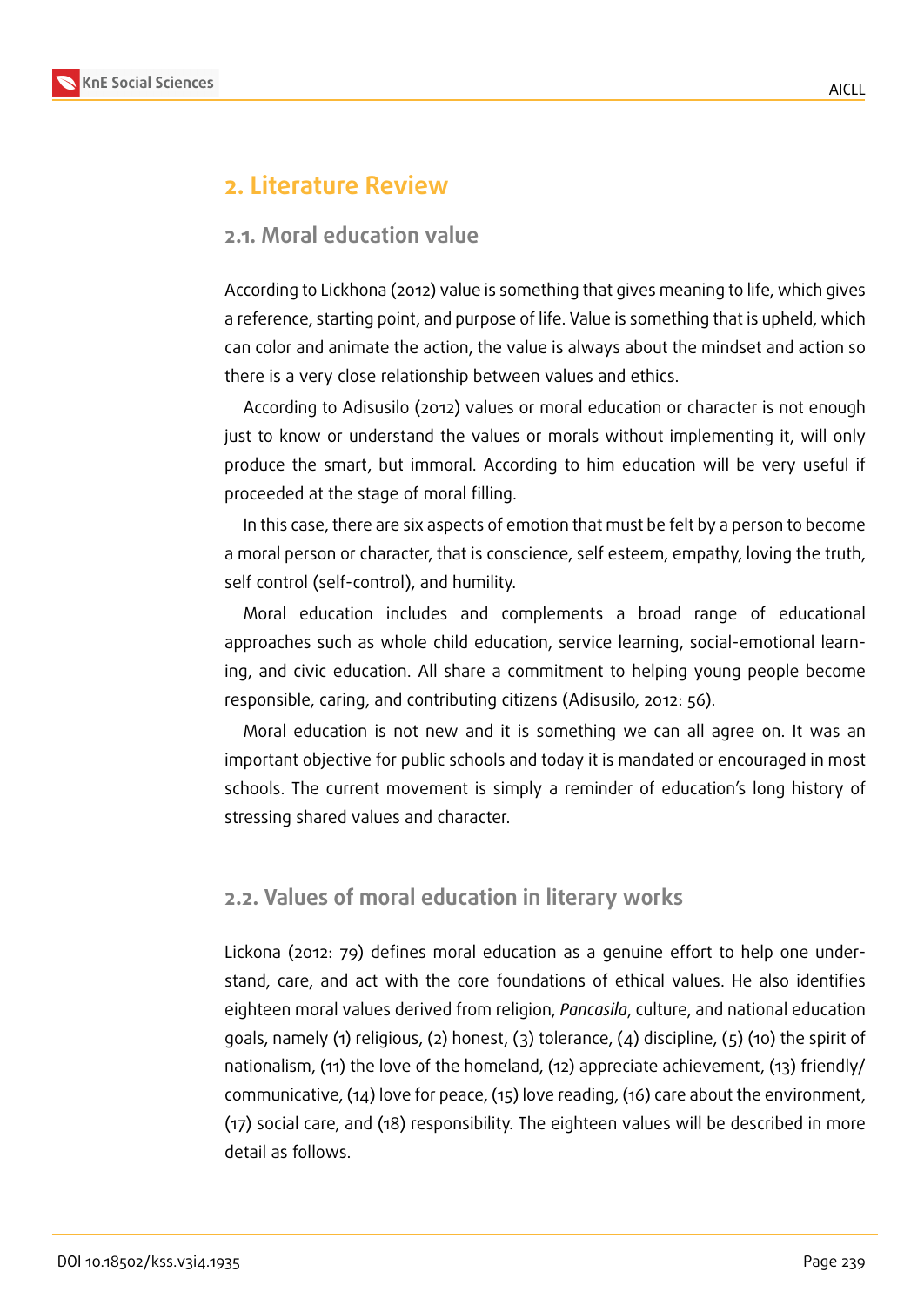## **2.3. Religiousness**

Lickhona (2012: 134), Zubaedi, (2011: 74) reveals that the religion is a submissive attitude and behavior to implement the religious teachings that are adhered to, tolerant of the implementation of other religious services, and live in harmony with the followers of other religions.

Religious is attitudes and behaviors that adhere to the implementation of religious teachings that are adhered to, tolerant of the implementation of other religious worship, and live in harmony with the followers of other religions [9]. The formation of religious character of this child can certainly be done if all components of stake holders of education can participate and participate, including the par[en](#page-9-1)ts of the students themselves [7].

#### **2.4. Hard [W](#page-9-2)ork**

According to Lickhona (2012: 146), hard work is a term that complements a continuous effort (never give up) in completing the work that became his task to completion. Hard work is an activity that is done seriously without tireless or stop before the target work is achieved and always prioritize or pay attention to the satisfaction of results in every activity undertaken Kesuma (2012). Hard work can be interpreted to work has a serious nature to achieve the goals to be achieved. They can take advantage of the optimal time so sometimes do not recognize the time, distance, and difficulties it faces. They are very excited and strive to achieve good and maximum results.

## **2.5. Loving the country**

The way of thinking, acting, and doing that shows, loyalty, awareness, appreciation, and high interests on the language, environment, social, economic, and politics of nations and nations. Love of the country is the love of the nation itself, namely the emergence of feelings of love by citizens for his country by willing to serve, sacrifice, maintain unity and unity, protect his homeland from all the threats, disturbances and challenges faced by his country Lickhona (2012).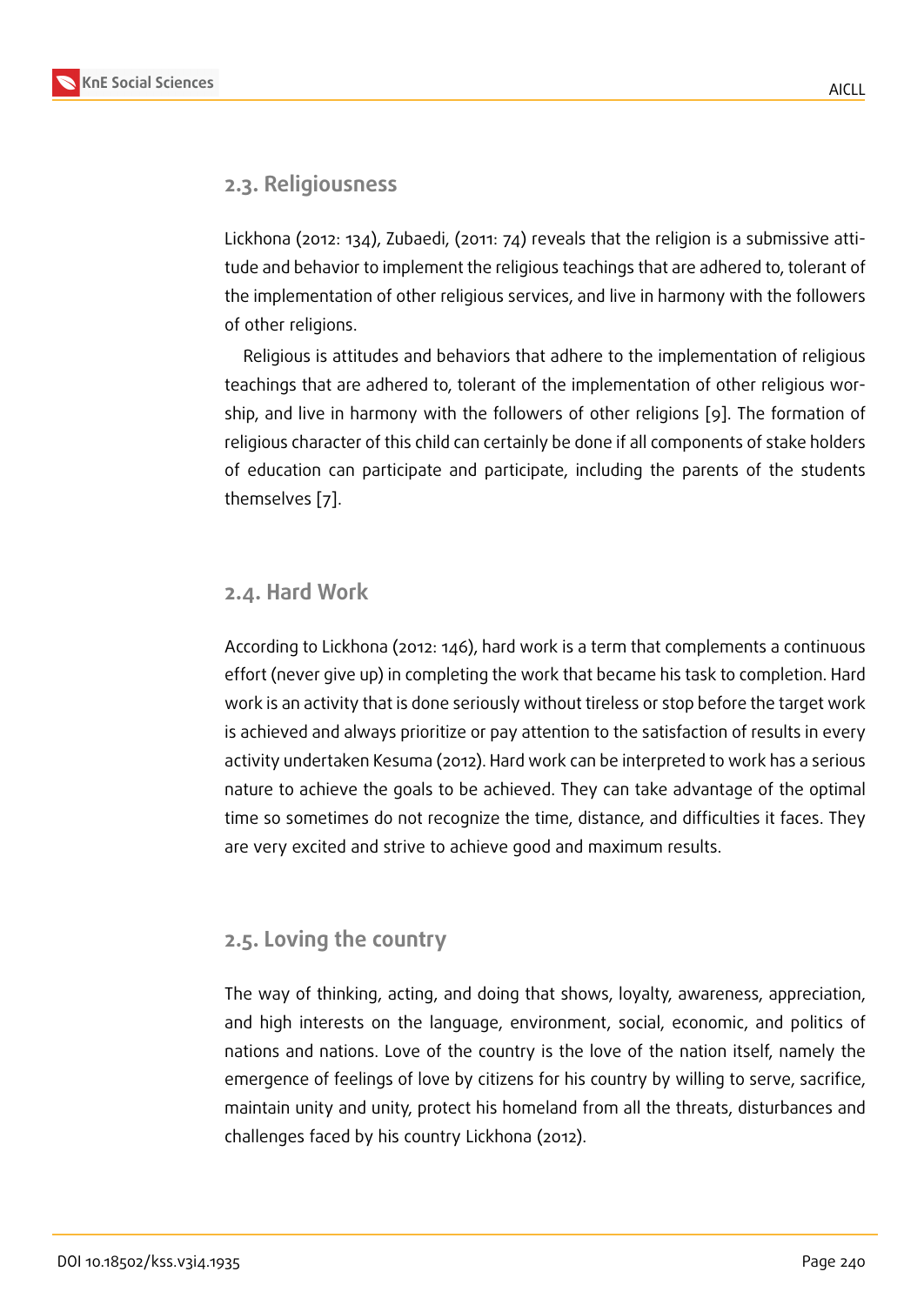## **2.6. Friendly communication**

The actions performed and show the pleasure of talking, socializing, and cooperating with others. Communicative is able to deliver the message well. meaning the message received by the recipient is the same as the message delivered by the sender of the message Lickhona (2012).

## **2.7. Love of reading**

The habit of taking the time to read the various readings that give, the many insights, and the benefits of virtue for him. Fond of reading can be interpreted diligent or like reading or can be interpreted as like to read Lickhona (2012).

## **3. Research Method**

This research includes the type of qualitative research with descriptive analysis method. This research also uses the approach of literary sociology as well as content analysis techniques [6]. Data source in this research is novel *Rantau Satu Muara* by Ahmad Fuadi published in 2013 with number of page 395 by *PT Gramedia Pustaka Utama*. In this study used the first printing in 2013.

The data of this r[ese](#page-9-3)arch is a dialogue and exposure story containing the values of moral education related to religious, hard work, homeland love, friendly or communicative, likes to read and responsibility. The main instrument in this study is the researchers themselves. The researchers recorded and analyzed data during the study to collect data such as quotations taken in the novel text. Then the researchers themselves process and analyze data in detail.

## **4. Discussion**

## **4.1. Moral education values related to religious**

#### **4.1.1. Sincerity**

One indicator of educational values of religious character is sincerity. A sincere character relates to the actions and behaviors of a person who is done unconditionally, merely hoping for the blessings of God.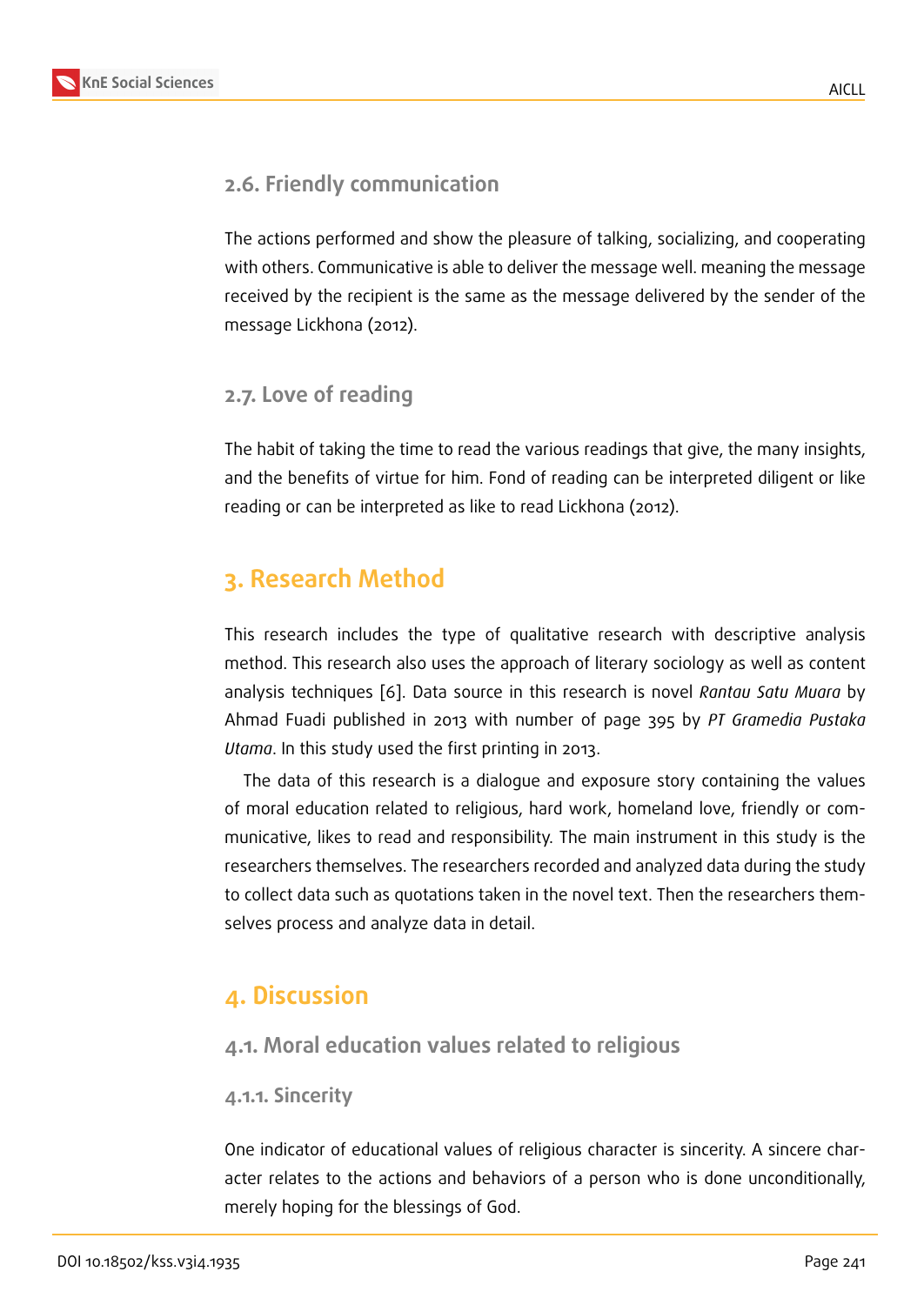

I sat kneeling in front of Amak and did not dare to move until I heard the answer. After a few moments of silence, Amak repeated his advice again, "Wherever and whatever we do, always renews our intention that our short life is only because of God and to bring benefits. Do not be material-oriented. If it is a school that far brings benefits and intention as worship, go." (Fuadi, 2013: 174)

In the above quotation it appears that the value of religious education with a sincere indicator is the advice of Amak which states that this short life is only because of God. Therefore, use it in the way that He blessed and practice all good deeds of worship.

#### **4.1.2. Diligence in praying**

The second educational indicator of religious value is diligent praying. Prayer is a form of worship to God Almighty. Through prayer we will build closeness with the creator. Prayer is the most important form of worship and is the essence of human devotion to its creator. By doing prayers in an orderly and timely manner indicates the obedience and worship of a servant to his Lord. In the novel Rantau Satu Muara (R1M) the Alif character strives to perform midnight prayers or tahajud prayers in addition to the obligatory prayers, and he feels the greatness of God in his prayers. This is seen in the following quotation.

The nights I wake up and lie on the prayer mat for ease in my life and career. (Fuadi, 2013: 71)

In the above quotation, denotes Alif carrying out Allah's commands by performing the prayers and practicing good deeds worthy of worship in order to obtain the blessings of Allah SWT which then gives inner peace within him.

#### **4.2. Moral education values related to hard work**

#### **4.2.1. Seriousness**

Being earnest is a work hard and earnest to achieve a goal. Really does not have to physically exert energy, but this attitude can also be done with genuine thought in executing the work. Working earnestly to achieve goals or accomplishments and then accompanied by surrender to Allah SWT both for the benefit of the world and the hereafter. Thus, this earnest attitude can be done in studying, seeking sustenance,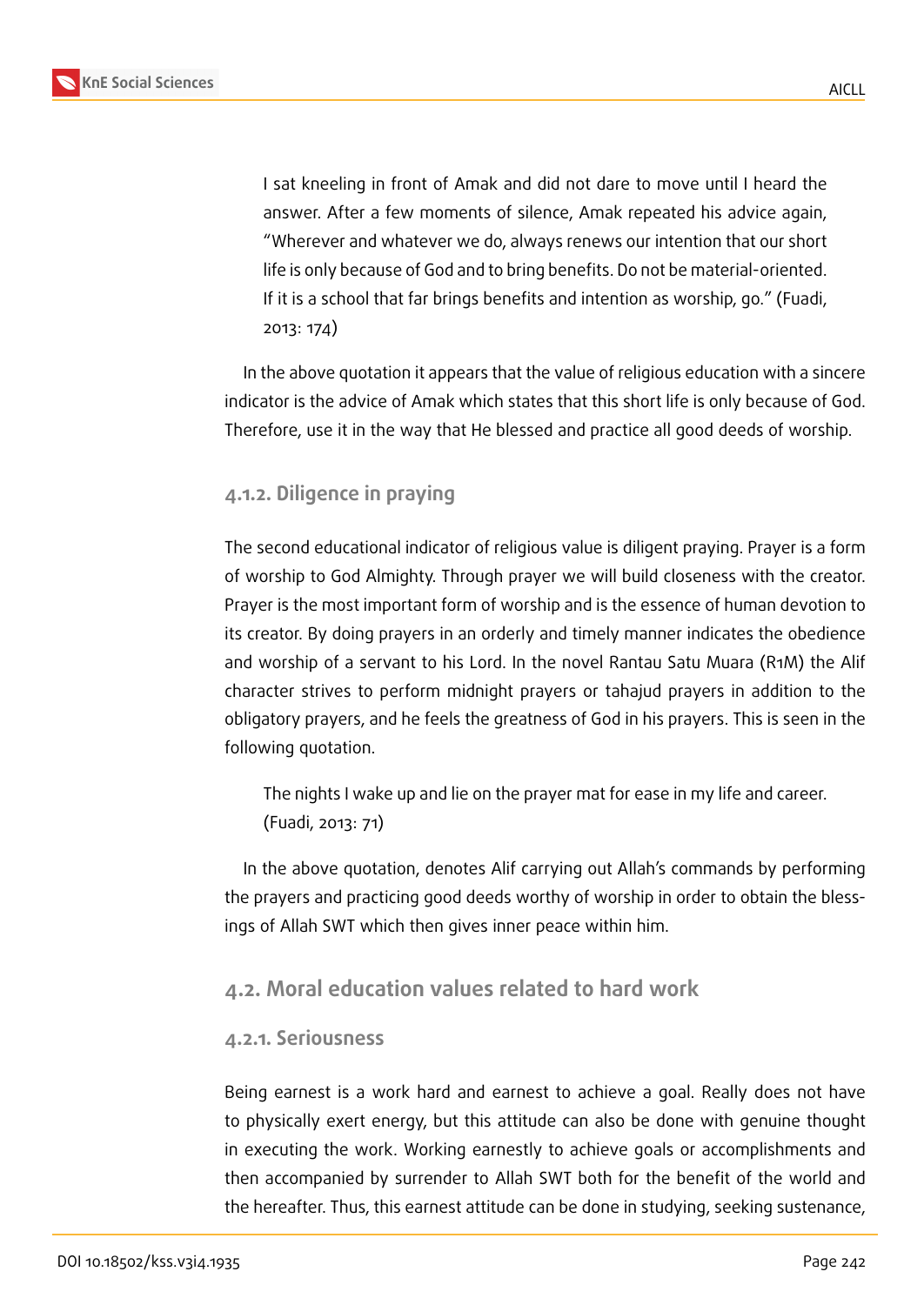

and performing duties in accordance with their respective professions. This is shown by Alif's character in the following quotation.

"Because my profession as a writer will be stuck, then the business of applying for a job cannot be delayed anymore. The night of March 9 I stayed up late to write a cover letter and the next morning I had arrived at the big post office of Bandung to send the correspondence. "(Fuadi, 2013: 18)

In the above quotation Alif looks persistent in trying to get a job. Alif's seriousness in this effort should be taken as an example for us to achieve a job.

#### **4.2.2. Never giving up**

Abstinence is the attitude of doing something seriously and seriously. Abstinence to surrender is all forms of business done with an effort that always based on sincerity, hard work in the form of struggle. When someone wants to reach what he wants, then people cannot escape from perseverance or struggle. This is shown by Mas Garuda's character in the following quotation

When my boss did not continue the contract, I decided to look for other jobs in Arab. Although I do not have a work permit, I'm desperate. I work anything, odd jobs. Never sell sandals, so a sweeper, a driver to the cook. Anyway my determination was to raise capital to buy a house for parents and treat my Mbok pain. I also want to open a business, build a shop, and certainly apply for a wife. (Fuadi, 2013: 216)

The unyielding attitude that Mas Garuda performs is seen in his determination to find a job by working as long as it is halal from selling sandals, so a sweeper, a driver to a chef. Mas Garuda intention wants to make his parents happy and also wants to raise capital to open a business.

#### **4.3. Moral education values related to love country**

#### **4.3.1. Nationalism**

Nationalists are an attitude of society or individuals in feeling a deep loyalty to their own nation. The word nationalist in a large Indonesian dictionary (2008: 775) is defined as lovers of *nusa* and nation itself. The love attitude of the homeland within this novel is shown by the character of Alif in the following quotation.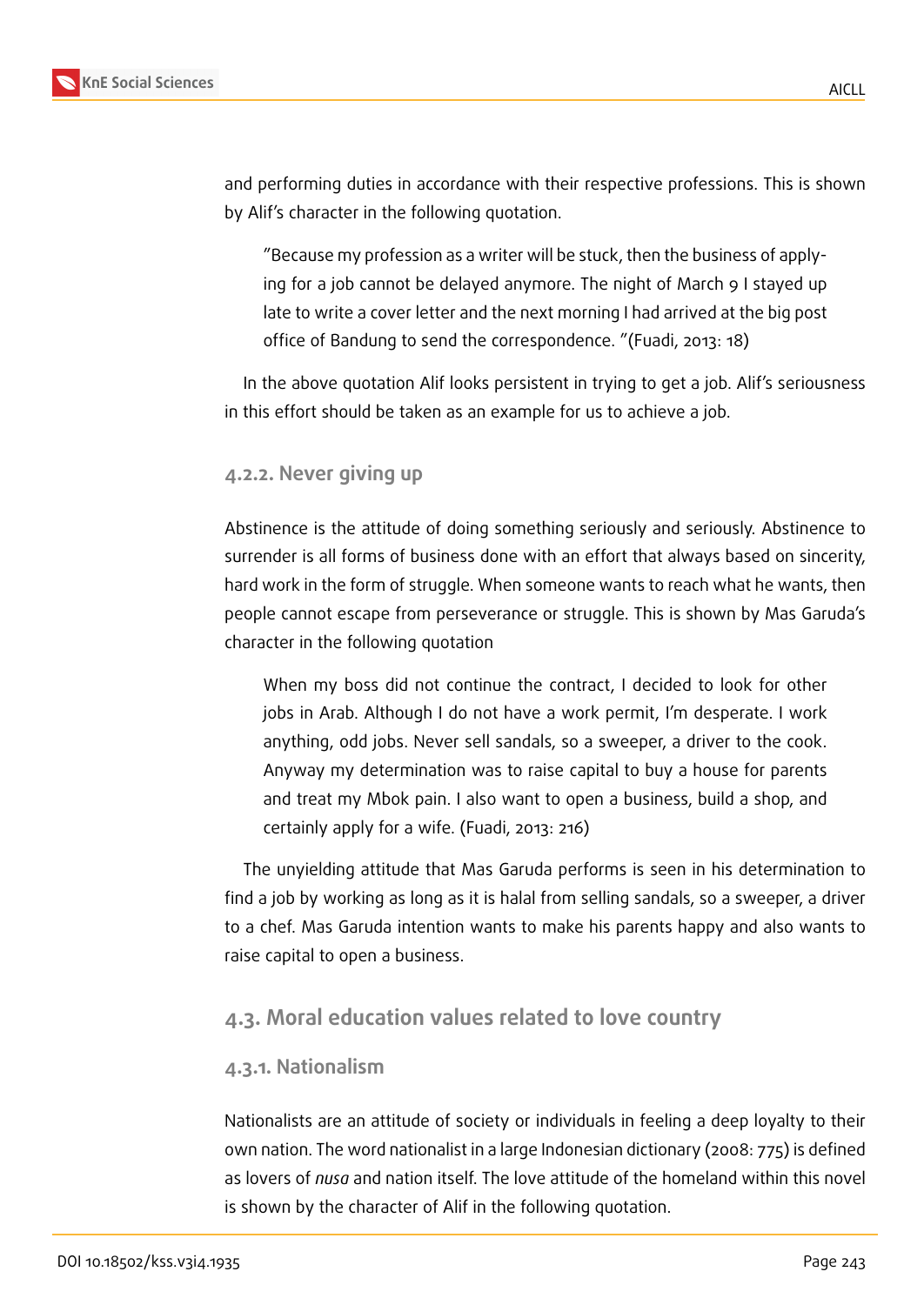

I interrupted, "do not forget, Indonesia is longing to have elections democraticc. The June election will be defended and guarded by everyone. I disagree with your opinion. In my opinion, on the other hand, this is the beginning of the rise of Indonesia. Maybe in five years it will be smooth sailing." (Fuadi, 2013: 103)

In the above quotation, the defense of Alif's character against the homeland was expressed by the opinion of disagreeing to the foreign journalist about his view of the reform era and Alif hoped that Indonesia would rise.

#### **4.3.2. Diversity appreciation**

We live in a country full of diversity, whether from ethnicity, religion, culture or culture. To live peacefully and side by side would require tolerance of each other. Respect for diversity is open behavior and appreciate all the differences that exist with others. Usually people who tolerate cultural and religious differences are people who value diversity. Respecting diversity means respecting and learning from others. An example is religious role, where adherents of morality in a society allow the existence of other religions. As contained in the text of the novel *Rantau Satu Muara.*

The only comfortable and unused place on Friday is a room called Miriam's Kitchen in the basement. it turns out this church pastor allowed us to use this room as a place for Friday prayers. Incidentally we held several social activities together with the caretaker of this church. "(Fuadi, 2013: 210)

The value of moral education with an appreciative diversity indicator is seen in the above quote that the church pastor gave permission to Muslim students who want to worship the Friday prayers, before which students and pastors have established good relationships by holding social activities together.

### **4.4. Moral education values related to communicative/friendly**

#### **4.4.1. Cooperation**

Human social beings cannot be separated from the community. Every human being in this world no one can stand alone doing all activities to meet the needs without the help of others. Every success of his business there must be the role of someone or another party. Cooperation will make it easier for us to do something possible if we do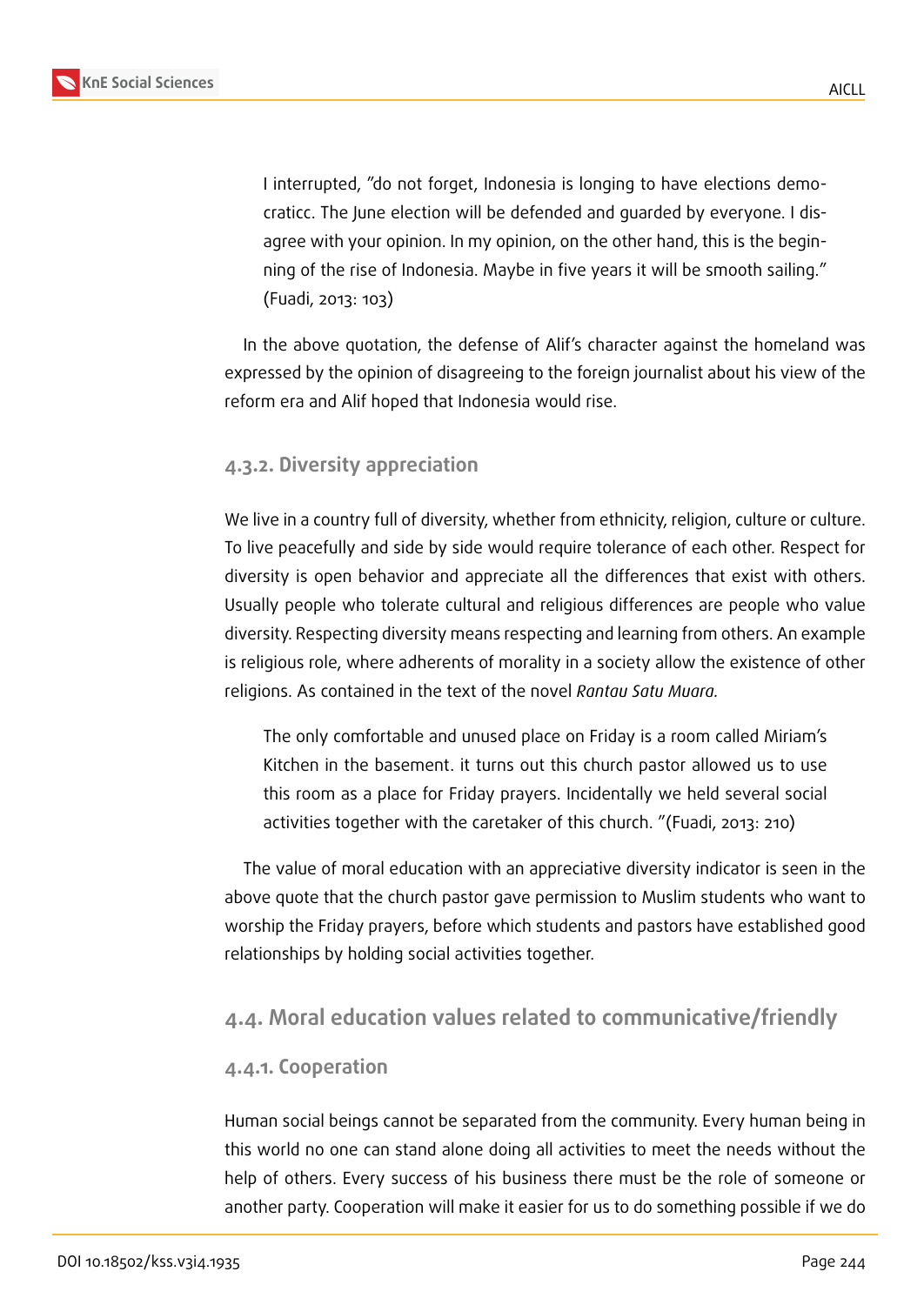it ourselves will be difficult and thanks to the cooperation will feel lighter. Cooperation essentially indicates an agreement between two or more people who are mutually beneficial and in need of one another. This is shown by Mas Aji's figure who supported Alif and gave him a leave of absence in work to continue his studies abroad with Alif's notes as a correspondence for *Derap* magazine, during which he worked as a journalist in *Derap*.

I shake his hand and I shake it hard. I do not think Mas Aji supports me like this. She smiled her mustache till it followed her lips. (Fuadi, 2013: 176)

#### **4.4.2. Social care**

Humans are essentially social beings who cannot live alone and need others. Therefore, humans are expected to help each other and benefit others. Humans in social life must respect each other, love and care about the environment. Social concern means the attitude of caring for others in helping to solve the problems facing them with the goals of kindness and peace.

"Tomorrow Wira's day will appear in front of my room." Lif, want to come in? To the solidarity of fellow students who died in Jakarta in the Sate building with friends. "(Fuadi, 2013: 21)

In the second quote, there is a concern for others shown by the Wira leaders by inviting Alif to join the solidarity of students who died in Jakarta and join with other friends.

## **5. Conclusion**

By reading the novel *Rantau Satu Muara* by Ahmad Fuadi indirectly it teaches us about moral education and it becomes one of alternative way to improve moral crisis in our life. Moral education needs to control our behavior so we can do right behavior. As a religious person we must be able to differentiate which is good behavior and which is not. The most important thing to remember is that a good literary work is creative, "clever" (or gifted or talented), and heaving much knowledge and experience [8]. A good novel has two characteristics, to educate and to amuse. The term to amuse does not necessarily mean to take people laugh but it can arouse the feelings of sadness, curiosity, love, horror, beauty from the readers. A good novel, however, will alwa[ys](#page-9-4) be created by author, usually be read by a great number if readers. A good novel usually